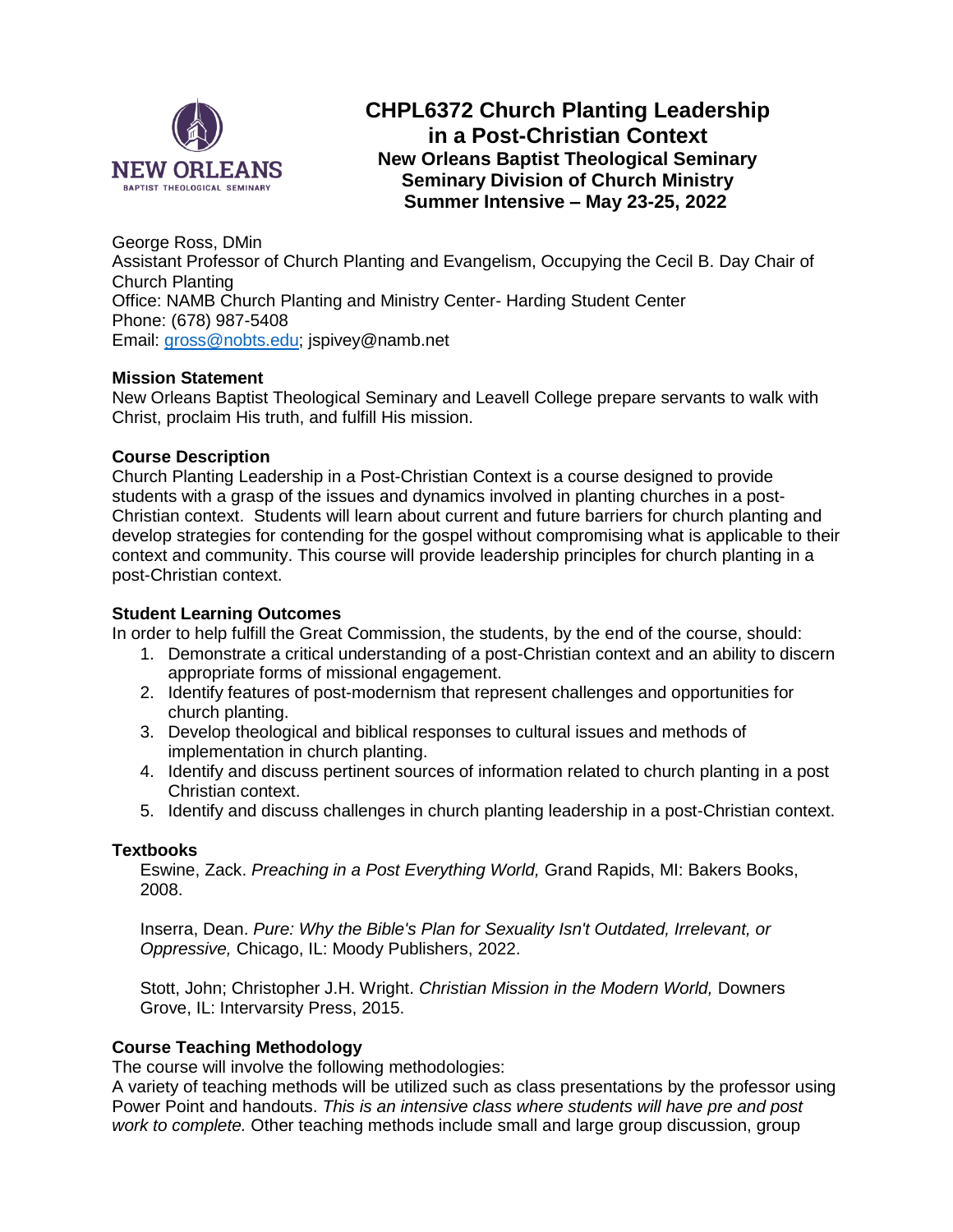projects, multi-media presentations, utilization of missions related websites, and other communication mediums. A Blackboard shell for the class will be utilized extensively as a resource for students. Students will be expected to be thoroughly prepared for class discussions through readings and the Blackboard weekly unit supplements**.**

# **Course Requirements – (Students should follow the seminary's manual of style and form for all written assignments.)**

**1. Participation and Attendance**. Because this course takes place in New Orleans and significant time will be spent in the City of New Orleans, students are required to attend in person and on time. This is an intensive format, see the detailed schedule for times and location to meet.

**Class Location:** NAMB Church Planting and Ministry Center (Located in the Hardin Student Center)

**Time:**

- May 23rd 1pm-7pm
- $\bullet$  May 24<sup>th</sup> 830am-8pm
- May  $25<sup>th</sup>$  830am-3pm
- **2. Pre-Class Work.**

 **Reading:** Read all required textbooks, students will upload a percentage read of each book. Write an 8–10-page, double spaced review from *2 of the 3* required reading books. The review should cover summary of the ideas/thesis of the book, two key quotes from each chapter (listing should consist of a quote (one to four lines max) from the book and the page number), personal and ministry application, and summary of strengths and weaknesses. **(Due May 23rd, Students who choose**  *Pure: Why the Bible's Plan for Sexuality Isn't Outdated, Irrelevant, or Oppressive, will have until June 25th to turn in the Reading Report.)*

**3. Post-Class Work.** 

 **Application Paper:** Write a 12-page double spaced Application Paper: **Section One (7 pages)**, Sermon Series Teaching Plan that covers a biblical view of sex, gender, politics, and suffering. This section should have sermon titles, biblical supporting texts, 1-2 supporting resources, overview, and outcome for each message. **Section Two (3 pages), Leadership/Ministry Evaluation-** Summarize and evaluate your current ministry leadership; what are the strengths, weaknesses, and growth areas for your ministry leadership in a post Christian context. **Section Three (2 pages),** identify 5 application next steps for implementation in your leadership and ministry that would help you be more effective and faithful ministering in a post Christian context. **(Due Jun 25th)**

#### **Evaluation of Grade**

| The student's grade will be computed as follows: |     |
|--------------------------------------------------|-----|
| Participation                                    | 20% |
| <b>Reading Reports</b>                           | 40% |
| <b>Application Paper</b>                         | 40% |
|                                                  |     |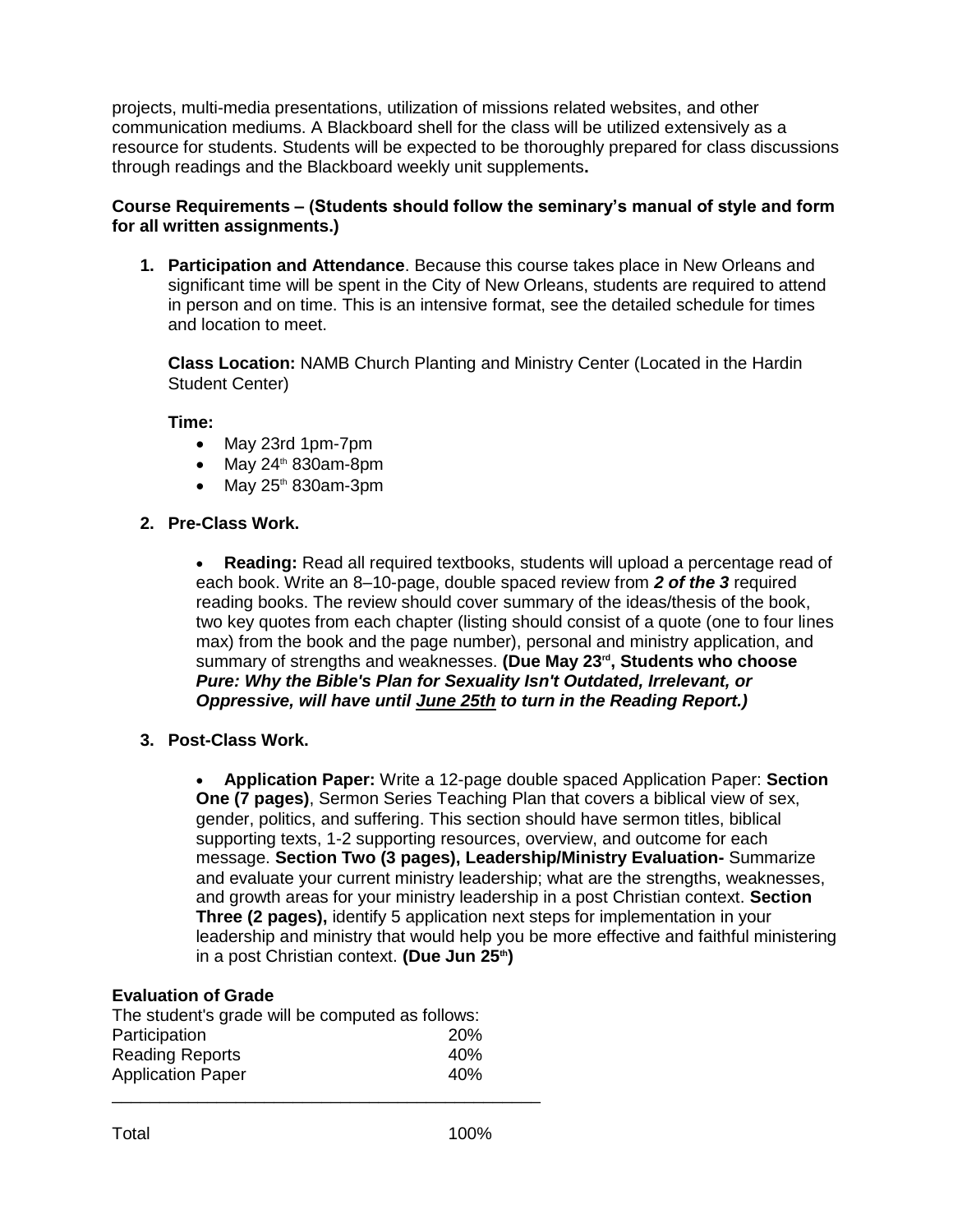The following is the grading scale used for this course:

 $A = 93 - 100$  $B = 85 - 92$  $C = 77 - 84$  $D = 70 - 76$  $F =$  Below 70

## **Technical Assistance**

For assistance regarding technology, consult ITC (504-816-8180) or the following websites:

- 1. Selfserve@nobts.edu Email for technical questions/support requests with the Selfserve.nobts.edu site (Access to online registration, financial account, online transcript, etc.)
- 2. BlackboardHelpDesk@nobts.edu Email for technical questions/support requests with the NOBTS Blackboard Learning Management System NOBTS.Blackboard.com.
- 3. ITCSupport@nobts.edu Email for general technical questions/support requests.
- 4. www.NOBTS.edu/itc/ General NOBTS technical help information is provided on this website.

# **Writing Style Guide**

A copy of the approved NOBTS Style Guide can be found in the course Blackboard shell, or can be located online at the Writing Center's page on the seminary website at: [https://www.nobts.edu/\\_resources/pdf/writing/StyleGuide.pdf](https://www.nobts.edu/_resources/pdf/writing/StyleGuide.pdf)

#### **Help for Writing Papers at "The Write Stuff"**

NOBTS maintains a Writing Center designed to improve English writing at the graduate level. Students can receive writing guides, tips, and valuable information to help in becoming a better writer.

#### **Plagiarism on Written Assignments**

NOBTS has a no tolerance policy for plagiarism. Plagiarism in certain cases may result in expulsion from the seminary. See the NOBTS Student Handbook for definition, penalties, and policies associated with plagiarism.

#### **Course Schedule**

**Date:** May 23-25

- **Time:**
	- May 23 1pm-7pm
	- May 24 830am-8pm
	- May 25 830am-12pm

**Location:** NAMB Church Planting and Ministry Center- Harding Student Center

#### **Selected Bibliography**

Addison, Steve. *Pioneering Movements: Leadership That Multiplies Disciples and Churches.*  Downers Grove, IL: 2015.

*What Jesus Started: Joining the Movement, Changing the World*. Downers Grove, IL: 2012.

*Movements that Change the World: Five Keys to the Expansion of Christianity*. Downers Grove, IL: IVP Books, 2011.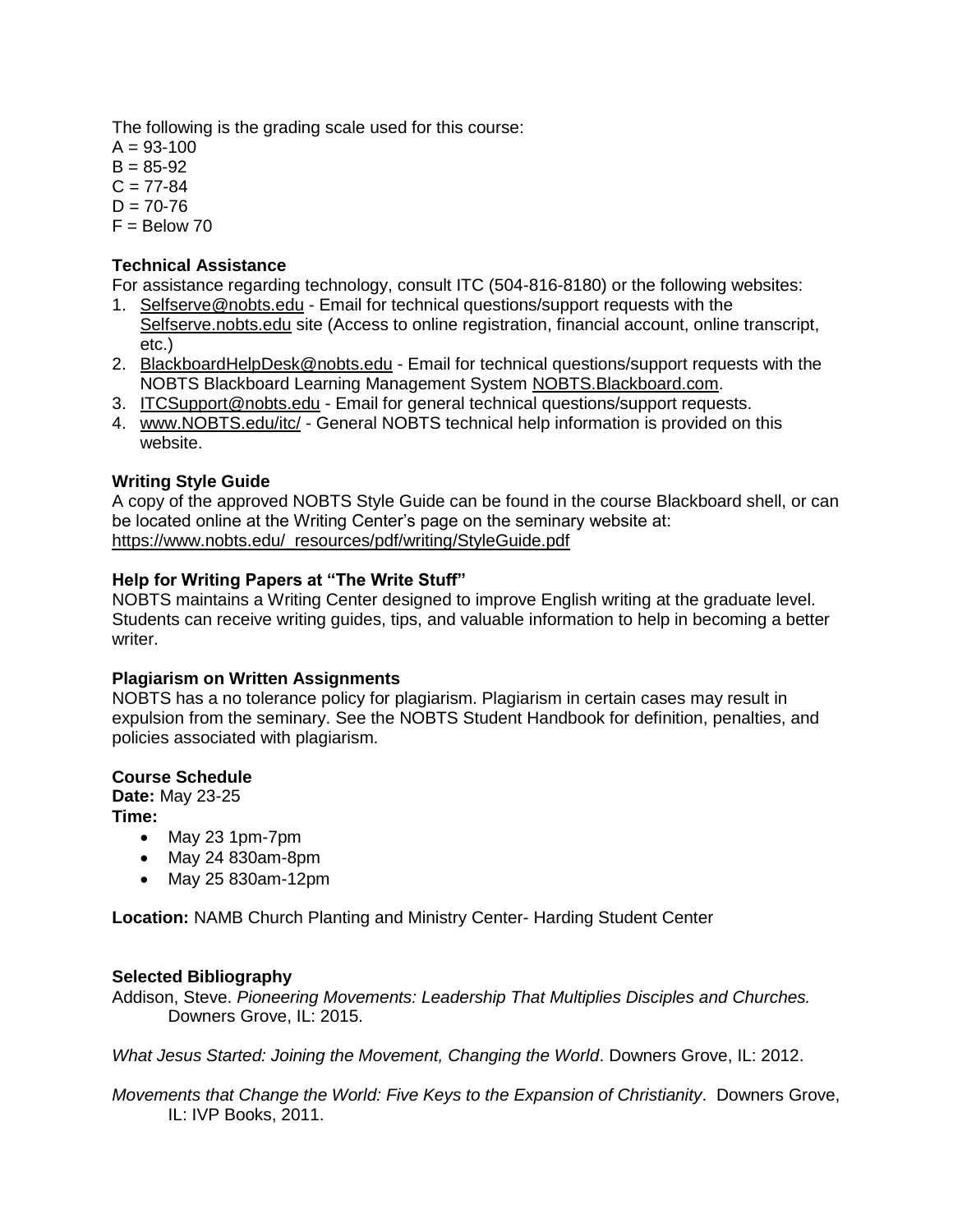- Akins, Wade. *Pioneer Evangelism: Growing Churches and Planting New Ones that Are Selfsupporting Using New Testament Methods*. Rio de Janeiro: Junta de Missões Nacionais, Convenção Batista Brasileira, 1999.
- Allen, Jack M ARedeeming the Culture through Missional Living,@ in *Pursuing the Mission of God in Church Planting*, 2007.
- Allen, Roland. *Missionary Methods, St. Paul's or Ours?* Grand Rapids, MI: William B. Eerdmans Publishing Company, 1962.
- Amstutz, Harold E. *Church Planter's Manual*. Cherry Hill, NJ: Association of Baptists for World Evangelism, Inc., 1985.
- Anderson, Leith. *Church for the 21st Century*. Minneapolis: Bethany House, 1992.
- Arment, Ben. *Church in the Making: What Makes or Breaks a New Church Before It Starts*. Nashville: B & H Academic, 2010.
- Armstrong, Scott. *Active Duty: A Church Planting Adventure*. CreateSpace, 2015.
- Bailey, John M., comp. *Pursuing the Mission of God in Church Planting: The Missional Church in North America*. Alpharetta, GA: North American Mission Board, SBC, 2006.
- Bakke, Ray. *A Theology as Big as the City*. Downers Grove: InterVarsity Press, 1997.
- *The Urban Christian: Effective Ministry in Today=s Urban World*. Downers Grove: InterVarsity, 1987.
- Barnett, Mike and Robin Martin, eds. *Discovering the Mission of God: Best Missional Practices for the 21st Century*. Downers Grove, IL: IVP Academic, 2012.
- Becker, Paul, Jim Carpenter and Mark Williams. *The Dynamic Church Planting Handbook*. Oceanside, CA: Dynamic Church Planting International, 2003.
- Becker, Paul and Mark Williams. *The Dynamic Daughter Church Planting*. Oceanside, CA: Dynamic Church Planting International, 1999.
- Benesh, Sean. *Exegeting the City: What You Need to Know About Church Planting in the City Today.* Portland, OR: Urban Loft Publishers, 2015.
- *Vespas, Cafes, Singlespeed Bikes, and Urban Hipsters: Gentrification, Urban Mission, and Church Planting*. Portland, OR: Urban Loft Publishers, 2014.
- *The Bikeable Church: A Bicyclist=s Guide to Church Planting*. Portland, OR: Urban Loft Publishers, 2012.
- *The Multi-Nucleated Church*. Portland, OR: Urban Loft Publishers, 2012.
- *Metrospiritual: The Geography of Church Planting*. Eugene, OR: Wipf & Stock Pub., 2011.
- Bevins, Winfield H. *Plant: A Sower=s Guide to Church Planting*. Franklin, TN: Seedbed Publishing, 2016.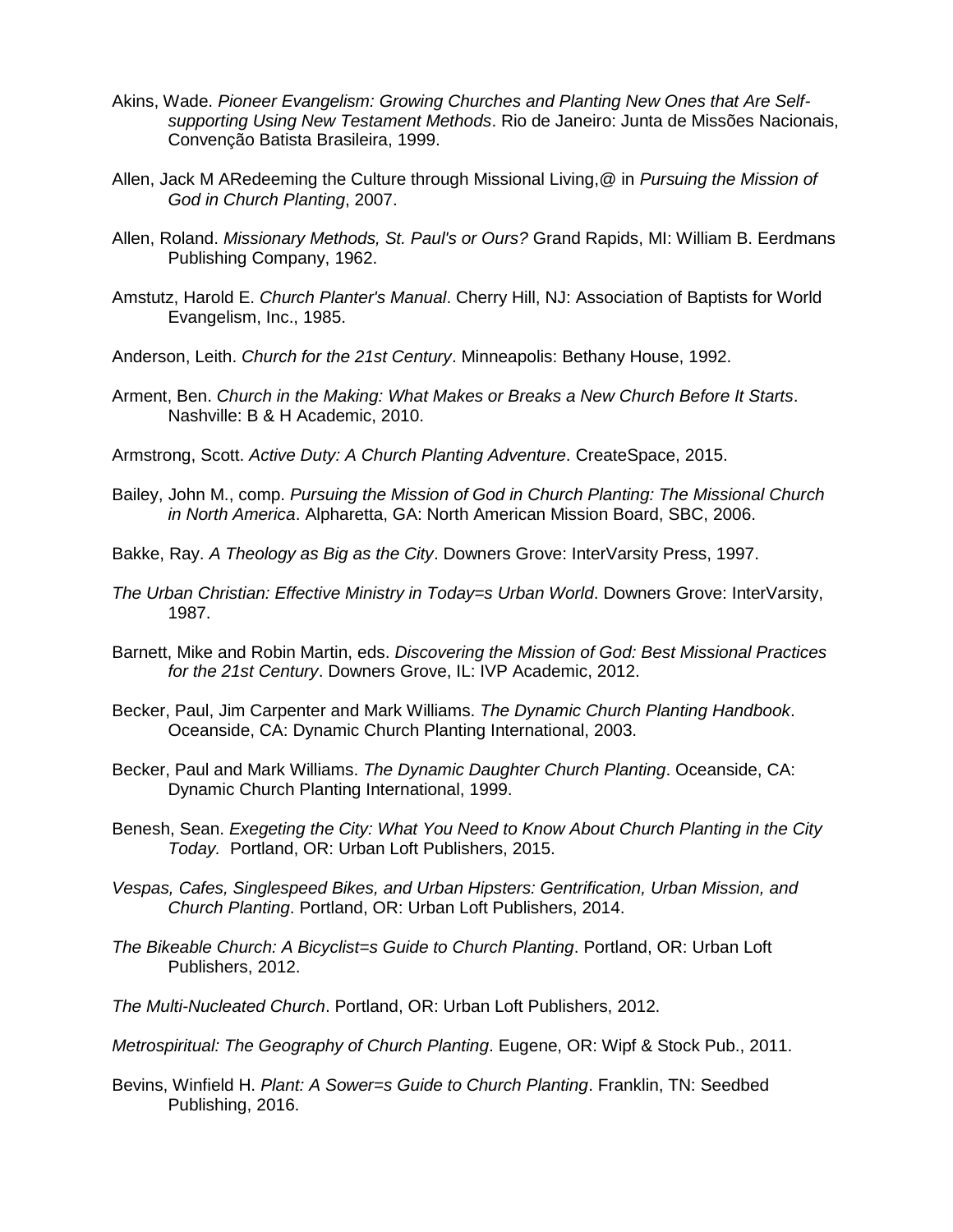- Beynon, Graham. *Planting for the Gospel: A Hands-on Guide to Church Planting*. Ross-shire, Scotland: Christian Focus Publications, 2011.
- Bloye, Brian and Amy Bloye. *It's Personal: Surviving and Thriving on the Journey of Church Planting*. Grand Rapids: Zondervan, 2012.
- Brock, Charles. *Indigenous Church Planting*. Nashville: Broadman Press, 1981.
- Bunch, David, Kneisel Jarvey and Barbara Oden. *Multihousing Congregations: How to Start and Grow Christian Congregations in Multihousing Communities*. Atlanta, GA: Smith Publishing, 1991.
- Bunn, Tim W. *God=s Plan for Church Planting*. Westminster, CO: IMD Press, 2008.
- Carlton, R. Bruce. Carlton, R. Bruce. *Acts 29 : Practical Training in Facilitating Church-planting Movements among the Neglected Harvest Fields*. Radical Obedience Publishing, 2003.
- *Amazing Grace: Lessons on Church Planting Movements from Cambodia*. Chennai, India: Mission Educational Books, 2000.
- Cartwright, Joseph L. *House Church Planting: Multiplying Colonies of Christ*. Dallas: Dallas Baptist Association House Church Network, 2001.
- Coe, Aaron B. *Reaching the World Through Global Cities: New York City & Beyond*. [on-line], accessed August 9, 2016, https://www.namb.net/Resources/Reaching%20the%20World%20Through%20Global%2 0Cities%20by%20Aaron%20Coe.pdf; Internet.
- Chaney, Charles L. *Church Planting at the End of the Twentieth Century*. Wheaton, Il: Tyndale House Publishers, Inc., 1993.
- Cheyney, Tom, J. David Putman and Van Sanders, eds. Seven *Steps for Planting Churches*. Alpharetta, GA: North American Mission Board, SBC, 2003.
- Christian Equippers International. *The Church Planter=s Handbook*. South Lake Tahoe, CA: Christian Equippers Int., 1988.
- Christopherson, Jeff. *Kingdom First: Starting Churches that Shape Movements*. Nashville: B&H Books, 2015.
- Comiskey, Joel. *Planting Churches that Reproduce*. Moreno Valley, CA: CCS Publishing Company, 2009.
- Conn, Harvie, M. ed. *Planting and Growing Urban Churches: From Dream to Reality*. Grand Rapids, MI: Baker Book House, 1997.
- Corbett, Steve and Brian Fikkert. *When Helping Hurts: How to Alleviate Poverty without Hurting the Poor*. Chicago, Moody Publishers, 2009.
- Cox, Joe S. and Michael J. Cox. *Church Planting in the African-American Community*. Nashville, TN: Broadman Press, 1993.
- Crane, Michael. D. *Sowing Seeds of Change: Cultivating Transformation in the City*. Portland, OR: Urban Loft Publishers, 2015.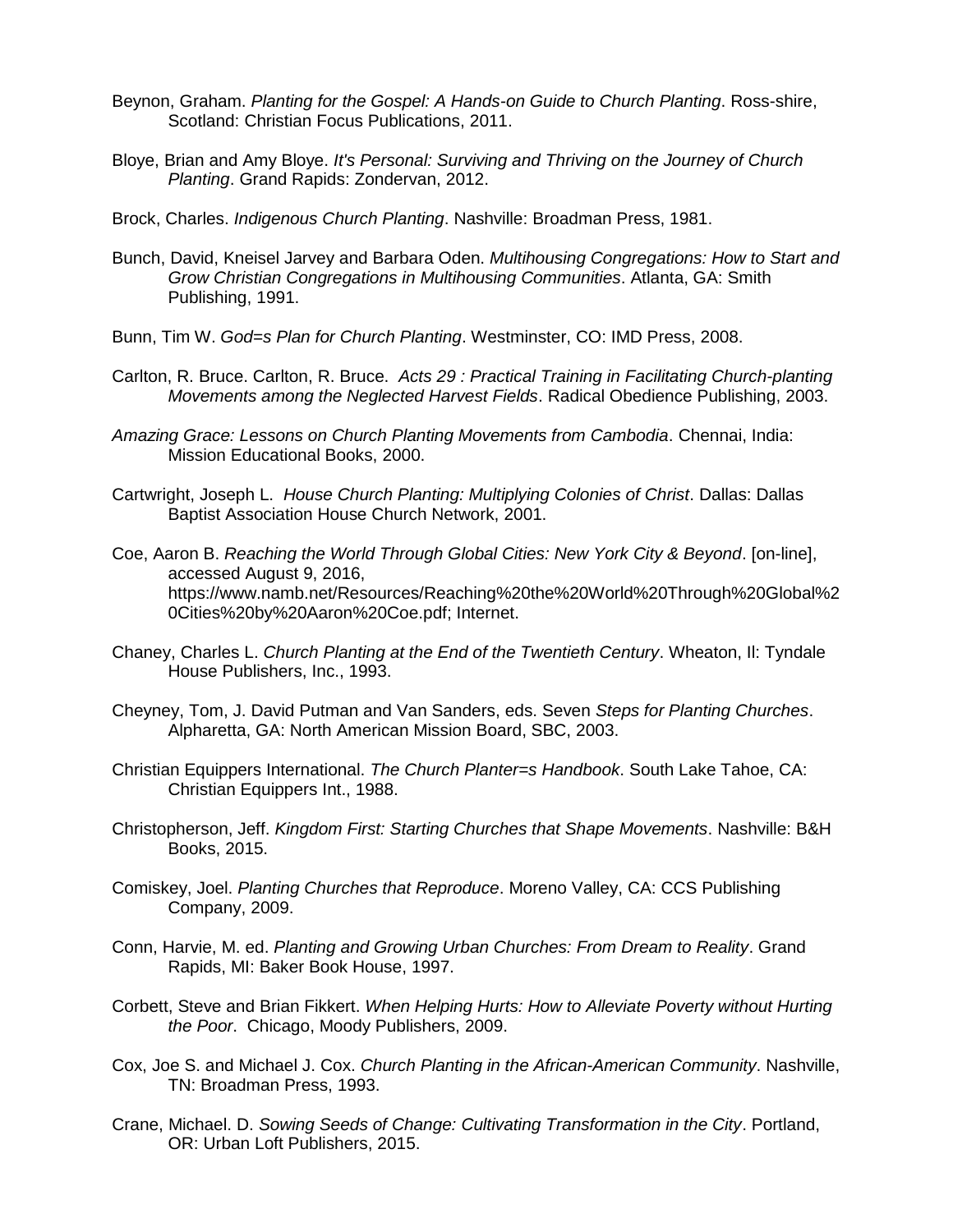Crumbly, Douglas. *Church Planting 101*. Ebook, 2013.

- Dale, Felicity. *Getting Started: A Practical Guide to House Church Planting*. Karis Publishing, Inc., 2003.
- Davis, Don L. *Planting Churches among the City's Poor: An Anthology of Urban Church Planting Resources*: Volume 1: Theological and Missiological Perspectives for Church Planters. Wichita, KS: The Urban Ministry Institute, 2015.
- *Planting Churches among the City's Poor: An Anthology of Urban Church Planting Resources*: Volume 2: Resources and Tools for Coaches and Teams. Wichita, KS: The Urban Ministry Institute, 2015.
- Dawson, John. *Taking Our Cities for God*. Lake Mary: Creation House, 1989.
- Dever, Mark. *Nine Marks of a Healthy Church*, Rev. ed. Wheaton, IL: Crossway Books 2000.
- DeVine, Mark and Darrin Patrick. Replant*: How a Dying Church Can Grow Again*. Colorado Springs: David C Cook, 2014.
- Dixon, Roger L and Jan B. Dixon. *Cross-Cultural Church Planting for Probies: Envisioning and Facilitating Holistic Church Planting Among Unreached People Groups from Preparation to Closure*. CreateSpace, 2014.
- Dobson, Ed. *Starting a Seeker Sensitive Service: How Traditional Churches Can Reach the Unchurched*. Grand Rapids: Zondervan, 1993.
- Dodson, Jonathan K. and Brad Watson. *Called Together: A Guide to Forming Missional Communities*. GCD Books, 2014.
- Elliott, Dirk. *Vital Merger: A New Church Start Approach That Joins Church Families Together.*  Fun & Done Press, 2013*.*
- Emetuche, Damian. *The Future of Church Planting in North America*. New York: Peter Lang Publishing, 2014.
- Faircloth, Samuel D. *Church Planting for Reproduction*. Grand Rapids, MI: Baker Book House, 1991.
- Ferguson, Dave and Jon Ferguson. *Exponential: How You and Your Friends Can Start a Missional Church Movement*. Grand Rapids: Zondervan, 2010.
- Francis, Hozell C. Church *Planting in the African-American Context*. Grand Rapids: Zondervan, 1999.
- Fuder, John. Neighborhood *Mapping: How to Make Your Church Invaluable to the Community*. Chicago: Moody, 2014.
- Galloway, Dale and Warren Bird. S*tarting a New Church: How to Plant a High-Impact Church*. Kansas City, MO: Beacon Hill Press, 2003.
- Garrison, David. *Church Planting Movements*. Midlothian, VA: WIG Take Resources, 2004.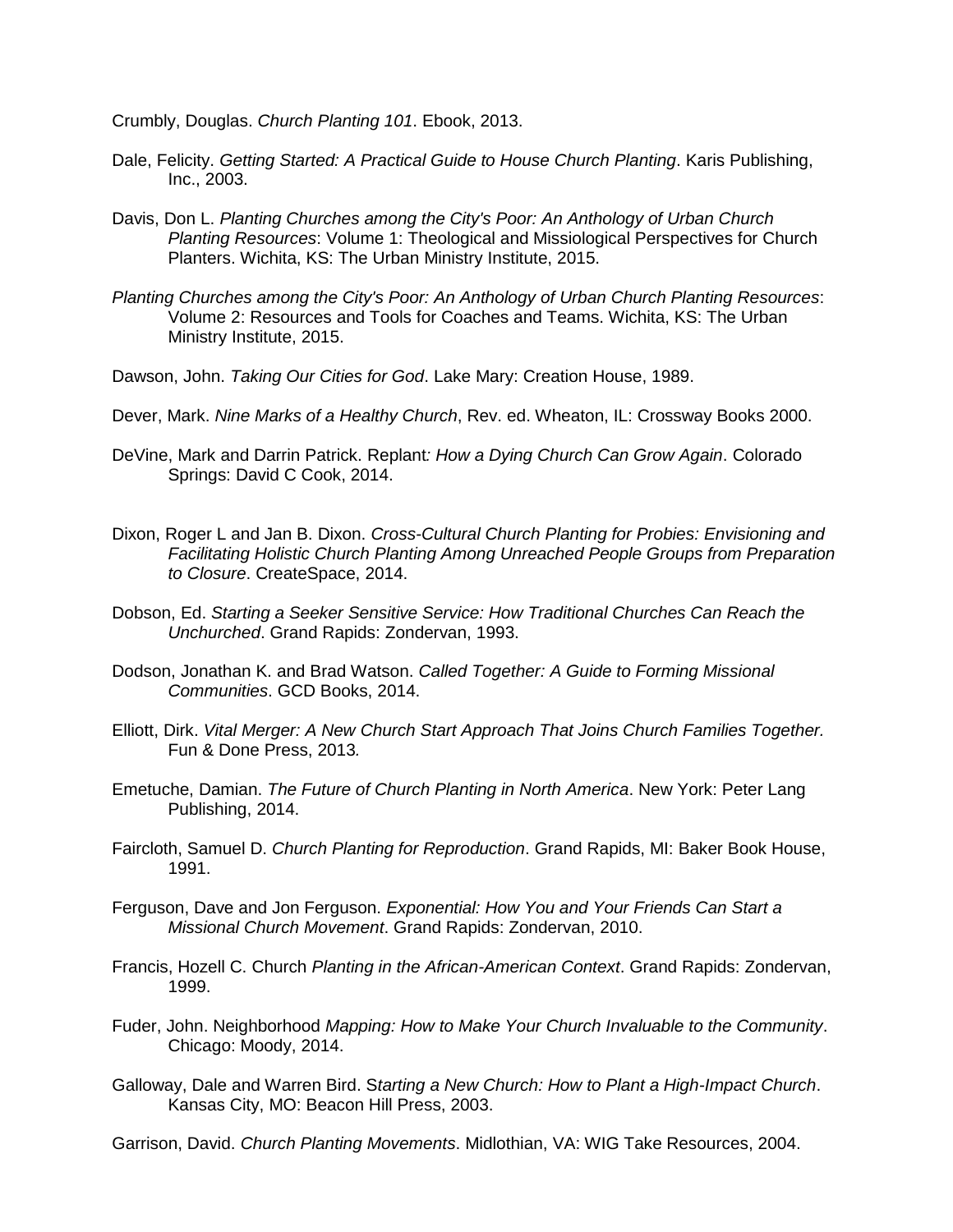- Godwin, David E. *Church Planting Methods: A "How to" Book of Overseas Church Planting Crusades*. DeSoto, TX: Lifeshare Communications, 1984.
- Greear, J. D. *Gaining By Losing: Why the Future Belongs to Churches that Send*. Grand Rapids: Zondervan, 2015.
- Greenway, Roger S. *Apostle to the City: Biblical Strategies for Urban Missions*. Grand Rapids, MI: Baker Book House, 1978.
- *Guidelines for Urban Church Planting*. Grand Rapids, MI: Baker Book House, 1976.
- Greenway, Roger S. and Timothy M. Monsma. *Cities: Missions= New Frontier*. Grand Rapids Baker, 1989.
- Griffith, Jim and Bill Easum. *Ten Most Common Mistakes Made by Church Starts*. Chalice Press, 2008.
- Gupta, Paul R. And Sherwood G. Lingenfelter. *Breaking Tradition to Accomplish Vision: Training Leaders for a Church-Planting Movement: A Case from India*. Winona Lake: IN: BMH Books, 2006.
- Halter, Hugh and Matt Smay. *The Tangible Kingdom: Creating Incarnational Community*. San Francisco, CA: Jossey-Bass, 2008.
- Hamp, Angie. *Confessions of a Church Planter's Wife*. Seattle, WA: CreateSpace, 2011.
- Hardy, Andrew R. and Dan Yarnell. Forming *Multicultural Partnerships: Church Planting in a Divided Society*. Great Britain: Instant Apostle, 2015.
- Harrington, Jim and Mike Bonem and James H. Furr. *Leading Congregational Change: A Practical Guide for the Transformational Journey*. San Francisco: Jossey-Bass, 2000.
- Harris, Richard H., comp. *Reaching a Nation through Church Planting*. Alpharetta, GA: North American Mission Board, SBC, 2002.
- Harrison, Rodney, Tom Chaney, and Don Overstreet. *Spin-Off Churches: How One Church Successfully Plants Another*. Nashville: B&H Academic, 2008.
- Hatmaker, Rodney Brandon. *Barefoot Church: Serving the Least of These in a Consumer Culture*. Grand Rapids, Zondervan, 2011.
- Hawthorne, Steve and Graham Kendrick. *Prayer-walking: Praying On-site with Insight*. Orlando, FL.: Creation House, 1993.
- Herron, Fred. *Expanding God's Kingdom through Church Planting*. Lincoln, NE: iUniverse, 2003.
- Hesselgrave, David J. *Planting Churches Cross-Culturally: North America and Beyond*, 2nd ed. Grand Rapids, MI: Baker Book House, 2000.
- Hiebert, Paul G. and Eloise Hiebert Meneses. *Incarnational Ministry: Planting Churches in Band, Tribal, Peasant, and Urban Societies*. Grand Rapids, MI: Baker Publishing House, 1995.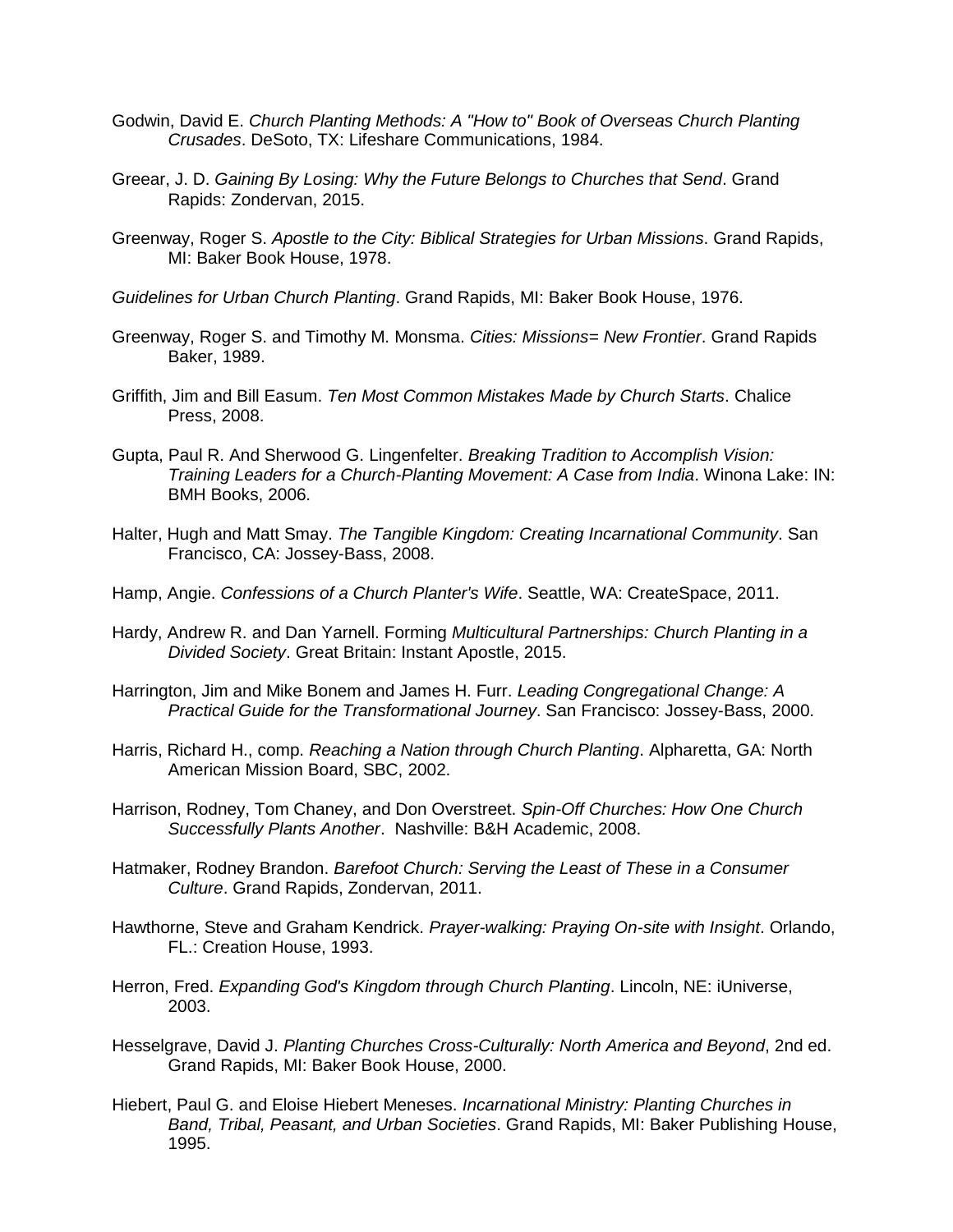- Hjalmarson, Len, ed. *Text & Context: Church Planting in Canada in Post-Christendom*. Portland, OR: Urban Loft Publishers, 2013.
- Hodges, Melvin. *A Guide to Church Planting*. Chicago: Moody Press, 1973.
- Hoover, Christine. *The Church Planting Wife*. Chicago, Moody Publishers, 2013.
- Hull, Bill. *The Disciple-Making Church*. Grand Rapids: Revell, 1990.
- Hybels, Bill. *Courageous Leadership*. Grand Rapids. Zondervan, 2002.
- Hybels, Lynne and Bill. *Rediscovering Church*. Grand Rapids: Zondervan, 1995.
- Im, Chandler H. and Amos Yong. Global Diasporas *and Mission*. Eugene, OR: Wipf and Stock, 2014.
- Jones, Ezra E. *Strategies for New Churches*. New York: Harper and Row, 1976.
- Jones, Martin Leo. *Creating a Transformative Church Culture: "How To's" of a Disciple Making Movement*. CreateSpace, 2016.
- *Transformative Church Planting Movement: Let the Journey Begin*. CreateSpace, 2015.
- Jones, Peyton. *Church Zero: Raising 1st Century Churches out of the Ashes of the 21st Century Church*. Colorado Springs: David C. Cook, 2013.
- Jones, Tom, ed. Church *Planting from the Ground Up*. Joplin, MO: College Press, 2004.
- Jordan, Trinity. Jesus *Never Said to Plant Churches*. Springfield, MO: InfluenceResources, 2012.
- June, Lee N. and Matthew Parker. Evangelism *and Discipleship in African-American Churches*. Grand Rapids: Zondervan Publishing House, 1999.
- Keller, Timothy. *Center Church: Doing Balanced, Gospel-Centered Ministry in Your City*. Grand Rapids: Zondervan, 2012.
- Keller, Tim and J. Allen Thompson. *Church Planting Manual*. Redeemer Church Planting Center, New York, 2002.
- Kimball, Dan. *The Emerging Church: Vintage Christianity for New Generations*. Grand Rapids, MI: Zondervan, 2003.
- Lancaster, Daniel B. *Simple Church Planting*. Ebook. T4T Press, 2015.
- Lewis, Larry L. *The Church Planter's Handbook*. Nashville: Broadman Press, 1993.
- Livingstone, Greg. *Planting Churches In Muslim Cities: A Team Approach*. Grand Rapids, Baker, 1993.
- Logan, Robert E. *Be Fruitful and Multiply*. ChurchSmart Resources, 2006.
- *Beyond Church Growth*. Old Tappan, NJ: Fleming H. Revell Co., 1989.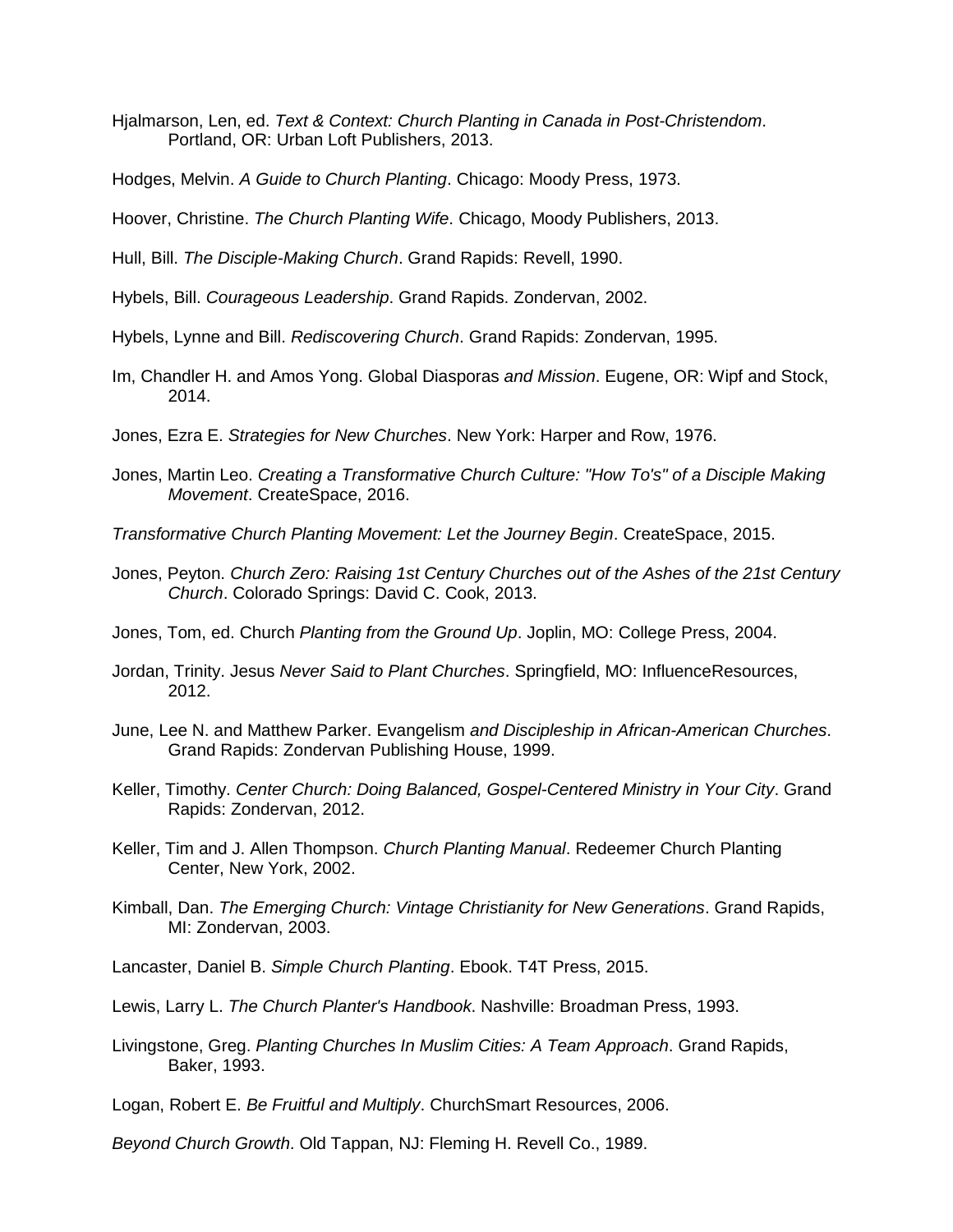- Logan, Robert E. and Steven L. Ogne. *Church Planter's Toolkit*. Pasadena, CA: ChurchSmart Resources (www.churchsmart.com), 1995.
- Looney, Jared. *Crossroads of the Nations: Diaspora, Globalization, and Evangelism*. Portland, OR: Urban Loft Publishers, 2015
- MacNair, Donald J. The *Birth, Care and Feeding of a Local Church*. Grand Rapids, MI: Baker Book House, 1976.
- *Values-Driven Leadership: Discovering and Developing Your Core Values for Ministry*. Grand Rapids, MI: Baker Books, 1996.
- Malone, Kelly. *City Church: Working Together to Transform Cities*. Skyforest, CA: Urban Loft Publishers, 2016.
- Malphurs, Aubrey. *Advanced Strategic Planning: A 21st-Century Model for Church and Ministry Leaders*, 3rd ed.. Grand Rapids: Baker Books, 2013.
- *Planting Growing Churches for the 21st Century: A Comprehensive Guide for New Churches and Those Desiring Renewal*, 3rd ed. Grand Rapids: Baker Books, 2004.
- The *Nuts and Bolts of Church Planting: A Guide for Starting any Kind of Church*. Grand Rapids: Baker Books, 2001.
- McCarthy, Kevin W. *The On-Purpose Person: Making Your Life Make Sense: A Parable*. Colorado Springs, CO: Pinon Press, 2001.
- McKinley, Mike. *Church Planting is for Wimps*. Wheaton, IL: Crossway Books, 2010.
- McKinney, George. *Cross the Line: Reclaiming the Inner City for God*. Nashville: Thomas Nelson Publishers, 1997.
- McManus, Erwin Raphael. *An Unstoppable Force: Daring to Become the Church God Had in Mind*. Loveland, CO: Group Publishing, 2001.
- Mannoia, Kevin. *Church Planting: The Next Generation*. Indianapolis, IN: Light and Life Communication, 1994.
- Maroney, Jimmy K and James B. Slack. *Handbook for Effective Church Planting and Growth*. Richmond, VA: Foreign Mission Board of the Southern Baptist Convention, 1987.
- Milam, Anne. *Bloom Where You're Planted: Stories of Women in Church Planting*. CreateSpace, 2013.
- Moore, Ralph. *Starting a New Church: The Church Planter's Guide to Success*. Ventura, CA: Regal Books, 2002.
- Morgan, Donald W. *Share the Dream, Build the Team*. Grand Rapids. Baker Books, 2001.
- Morgenthaler, Sally. *Worship Evangelism: Inviting Unbelievers into the Presence of God*. Grand Rapids: Zondervan Publishing House, 1995.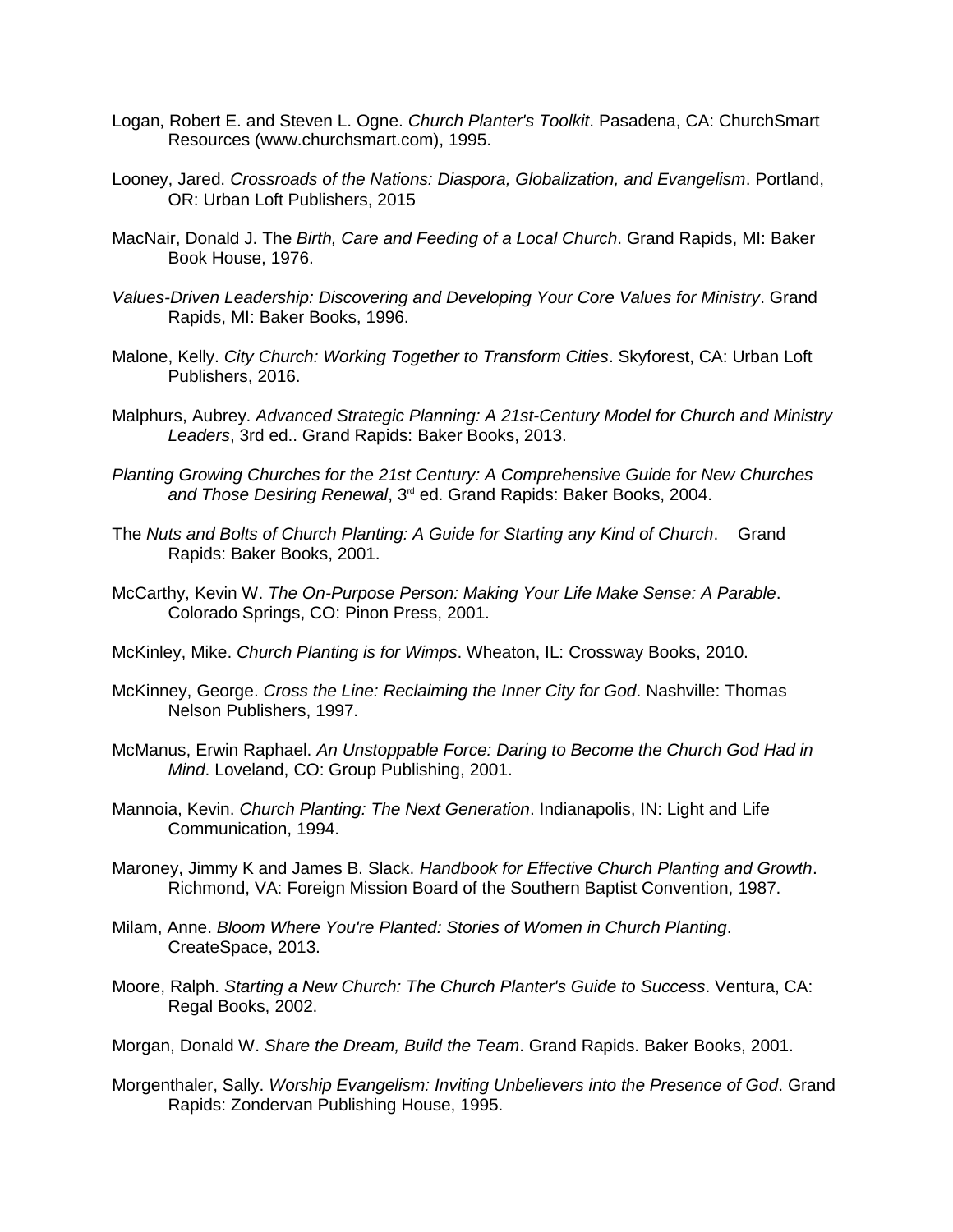- Murray, Stuart. *Planting Churches in the 21st Century: A Guide for Those Who Want Fresh Perspectives and New Ideas for Creating Congregations*. Scottsdale, PA: Herald Press, 2010.
- *Church Planting: Laying Foundations*. Scottsdale, PA: Herald Press, 2001.
- Nebel, Tom. Big *Dreams in Small Places: Church Planting in Smaller Communities*. St Charles, IL: ChurchSmart Resources, 2002.
- Nebel, Tom and Gary Rohrmayer. *Church Planting Landmines*. ChurchSmart Resources, 2005.
- Nevius, John L. *Planting and Development of Missionary Churches*. Nutley, NJ: Presbyterian and Reformed Publishing Company, 1958.
- Nichols, Laurie, Scott Moreau, and Gary Corwin, eds. *Extending God's Kingdom: Church Planting Yesterday, Today, and Tomorrow*. Wheaton, IL: EMIS, 2011.
- O'Connor, John Patrick. *Reproducible Pastoral Training: Church-planting Guidelines from the Teachings of George Patterson*. Pasadena, CA: William Carey Library, 2006.
- Ott, Craig and Gene Wilson. *Global Church Planting: Biblical Principles and Best Practices for Multiplication*. Grand Rapids, Baker Academic, 2010.
- Patrick, Darrin. *Church Planter: The Man, the Message, the Mission*. Wheaton, IL: Crossway, 2010.
- Patterson, George and Richard Scoggins. *Church Multiplication Guide: The Miracle of Church Reproduction*, rev. ed. Pasadena, CA: W. Carey Library, 2013.
- Payne, J. D. *Apostolic Church Planting: Birthing New Churches from New Believers*. Downers Grove: IVP Books, 2015.
- *Discovering Church Planting: An Introduction to the Whats, Whys, and Hows of Global Church Planting*. Colorado Springs: Paternoster Press, 2009.
- *Missional House Churches: Reaching Our Communities with the Gospel*. Colorado Springs, CO: Paternoster, 2007.
- *Strangers Next Door: Immigration, Migration and Mission*. Downers Grove, IL: InterVarsity Press, 2012
- *The Barnabas Factors: Eight Essential Practices of Church Planting Team Members*. CreateSpace Independent Publishing Platform, 2012.
- Rainer, Thom S. *Effective Evangelistic Churches*. Nashville: Broadman & Holman Publishing, 1996.
- *Surprising Insights from the Unchurched and Proven Ways to Reach Them*. Grand Rapids, MI: Zondervan, 2001.
- *Breakout Churches*. Grand Rapids, MI: Zondervan, 2004.
- *Simple Church: Returning to God=s Process for Making Disciples*. Nashville: Broadman & Holman, 2006.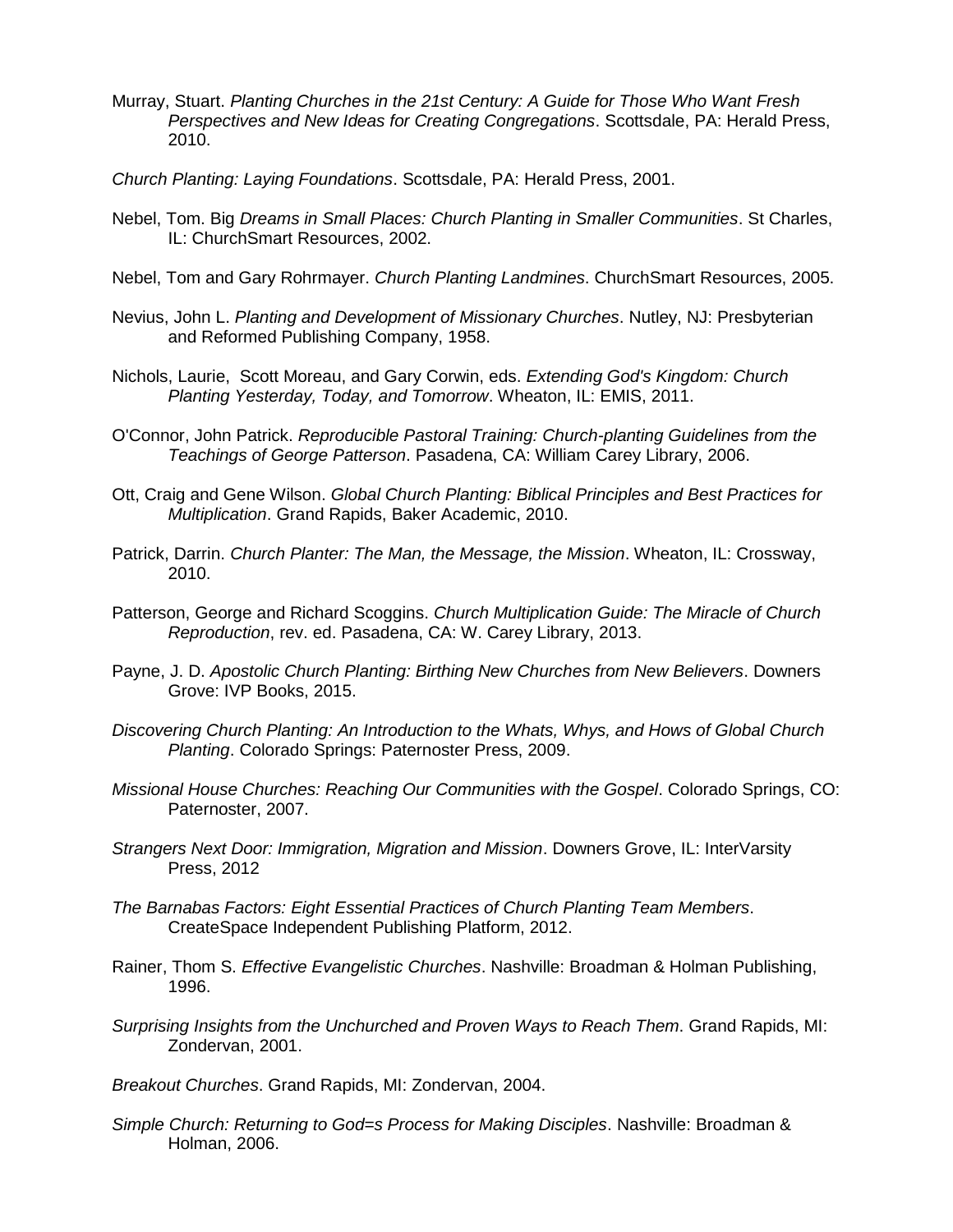Robinson, Martin. *Planting Mission-shaped Churches Today*. Oxford: Monarch, 2006.

Redford, Jack. *Planting New Churches*. Nashville: Broadman Press, 1978.

Reid, Alvin. *Introduction to Evangelism*. Nashville: Broadman and Holman Publishers, 1998.

- Ridley, Charles R. *How To Select Church Planters*. Pasadena: Fuller Evangelistic Association, 1988.
- Roberts, Jr, Bob. The *Multiplying Church: The New Math for Starting New Churches*. Grand Rapids, MI: Zondervan, 2008.
- Rogers, Glenn. North *American Cross-cultural Church Planting*. Bedford: Mission and Ministry Resources, 2008.
- Rohrmyer, Gary. *First Steps for Planting a Missional Church*. St. Charles, IL: ChurchSmart, 2006.
- Romo, Oscar I. *American Mosaic Church Planting in Ethnic America*. Nashville: Broadman Press, 1993.
- Rowland, Trent and Vivian. *Pioneer Church Planting: A Rookie Team Leader's Handbook*. Littleton, CO: Caleb Project, 2001.
- Sanchez, Daniel R., J.O. Terry, and LaNette W. Thompson. *Bible Storying for Church Planting*. Ft. Worth, TX: Church Starting Network, 2009.
- Sanchez, Daniel, R. *Hispanic Realities Impacting America: Implications for Evangelism & Missions*. Ft. Worth: Church Starting Network, 2006.
- ed. Church *Planting Movements in North America*. Forth Worth, TX: Church Starting Network, 2006.
- Sanchez, Daniel R., Ebbie C. Smith, and Curtis E. Watke. *Reproducing Congregations: A Guidebook for Contextual New Church Development*. Cumming, GA: Church Starting Network. 2001.
- *Strategy Planner for Starting Reproducing Congregations: A Workbook for Contextual New Church Development*. Cumming, GA: Church Starting Network, 2001.

Schaller, Lyle E. *44 Questions for Church Planters*. Nashville: Abingdon, 1991.

- Schwartz, Christian. *Natural Church Development: A Guide to Eight Essential Qualities of Healthy Churches*. 3rd ed. St. Charles, IL: Churchsmart Resources, 1998.
- Scoggins, Dick. *Planting House Churches in Networks: A Manual from the Perspective of a Church Planting Team*. [on-line], accessed August 3, 2016, http://www.nashvillebaptists.com/files/1555/File/House\_Church\_Manual.pdf; Internet.
- Searcy, Nelson and Kerick Thomas. *Launch: Starting a New Church from Scratch*. Regal Books, 2007.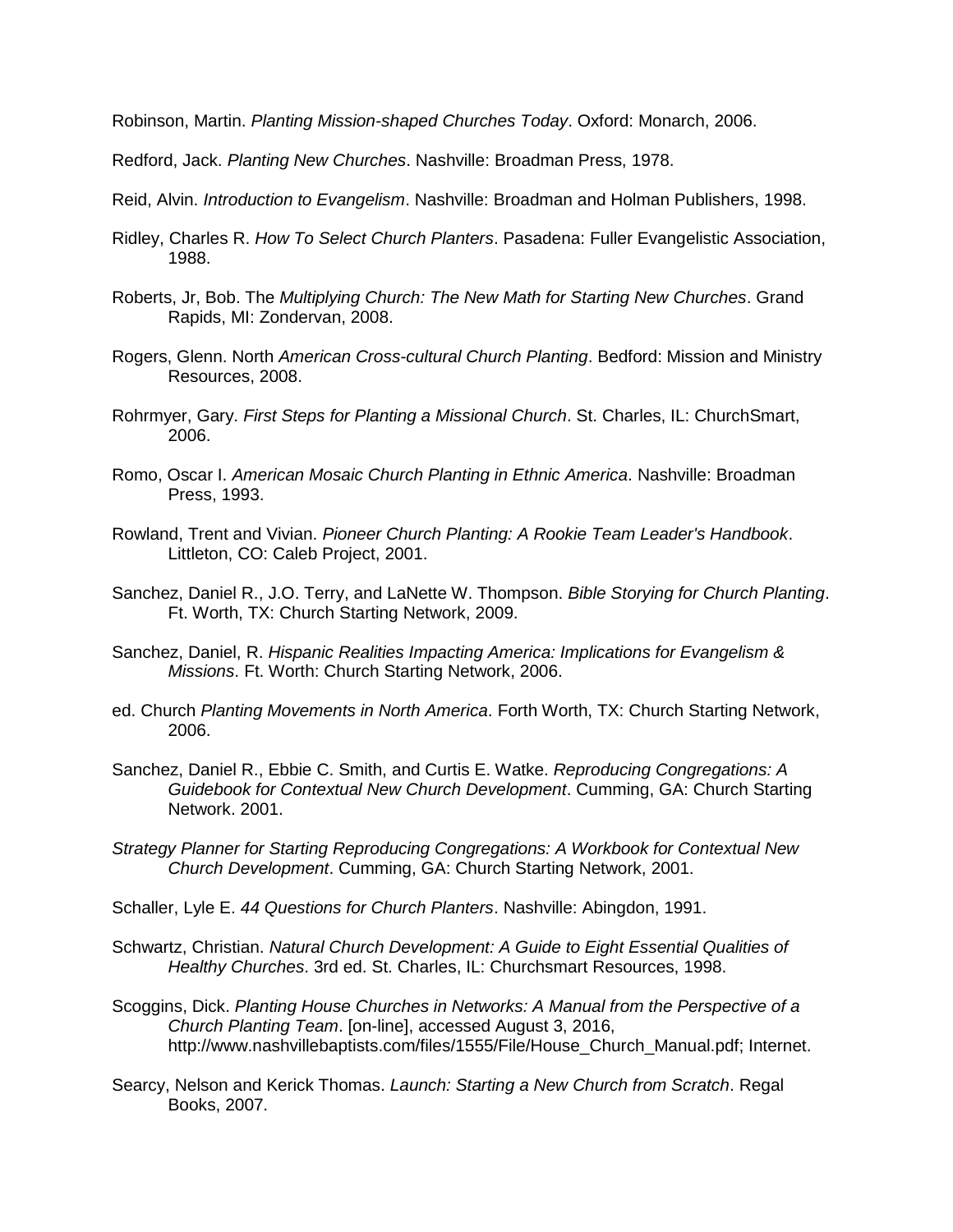- Shenk, David W. and Ervin R. Stutzman. *Creating Communities of the Kingdom: New Testament Models of Church Planting*. Scottdale, PA: Herald Press, 1988.
- Simson, Wolfgang. *The House Church Book Rediscover the Dynamic, Organic, Relational, Viral Community Jesus Started*. Carol Stream, IL: Barna Books, 2009.
- Sinclair, Daniel. *A Vision of the Possible: Pioneer Church Planting in Teams*. Downers Grove, IL: IVP Books, 2006.
- Sjogren, Steve and Rob Lewin. *Community of Kindness: A Relational Approach to Planting and Growing a Church*. Ventura, CA: Regal Books, 2003.
- Smith, E. Elbert. Church *Planting by the Book*. CLC Publications, 2015.
- Smith, Sid, comp. *Church Planting in the Black Community*. Nashville: Convention Press, 1989.
- Smith, Steve with Ying Kai. *T4T: A Discipleship Revolution*. Monument, CO: WIGTake Resources, 2011.
- Steffen, Tom A. *Passing the Baton: Church Planting that Empowers*. La Habra, CA: Center for Organizational & Ministry Development, 1997.
- Stetzer, Ed and Daniel Im. *Planting Missional Churches: Your Guide to Starting Churches that Multiply*, 2<sup>nd</sup> ed. Nashville: B & H Academic, 2016.
- Stetzer, Ed and Warren Bird. *Viral Churches: Helping Church Planters Become Movement Makers*. San Francisco, CA: Jossey-Bass, 2010.
- Stetzer, Edward J. *Planting New Churches in a Postmodern Age*. Nashville, TN: Broadman and Holman Publishers, 2003.
- Stevenson, Phil. *The Ripple Church: Multiply Your Ministry by Parenting New Churches*. Indianapolis, IN: Wesleyan Publishing House, 2004.
- Suarez, Gustavo V. Connections: *Linking People and Principles for Dynamic Church Multiplication*. Friendswood, Texas: Baxter Press, 2004.
- Sylvia, Ron. *Starting New Churches on Purpose*. Purpose Driven Publishing, 2006.
- Taylor, Kenneth B., Jr. AAn Investigation of the Roles of the Baptist Association of Greater New Orleans, the Louisiana Baptist Convention, and the Home Mission Board of the Southern Baptist Convention in the Planting of Selected Churches and Missions in Lower Socioeconomic Neighborhoods of New Orleans, 1950-1991.@ PhD diss., New Orleans Baptist Theological Seminary, 1993.
- Thomas, J. V. and J. Timothy Ahlen. *One Church, Many Congregations: the Key Church Strategy*. Nashville: Abingdon Press, 1999.
- Thomasson, George. *The Church Blueprint: Practical Helps for Building the Body.* Columbus, GA: Brentwood Christian Press, 2002.
- Tidsworth, Floyd, Jr. *Life Cycle of a New Congregation*. Nashville, TN: Broadman, 1992.